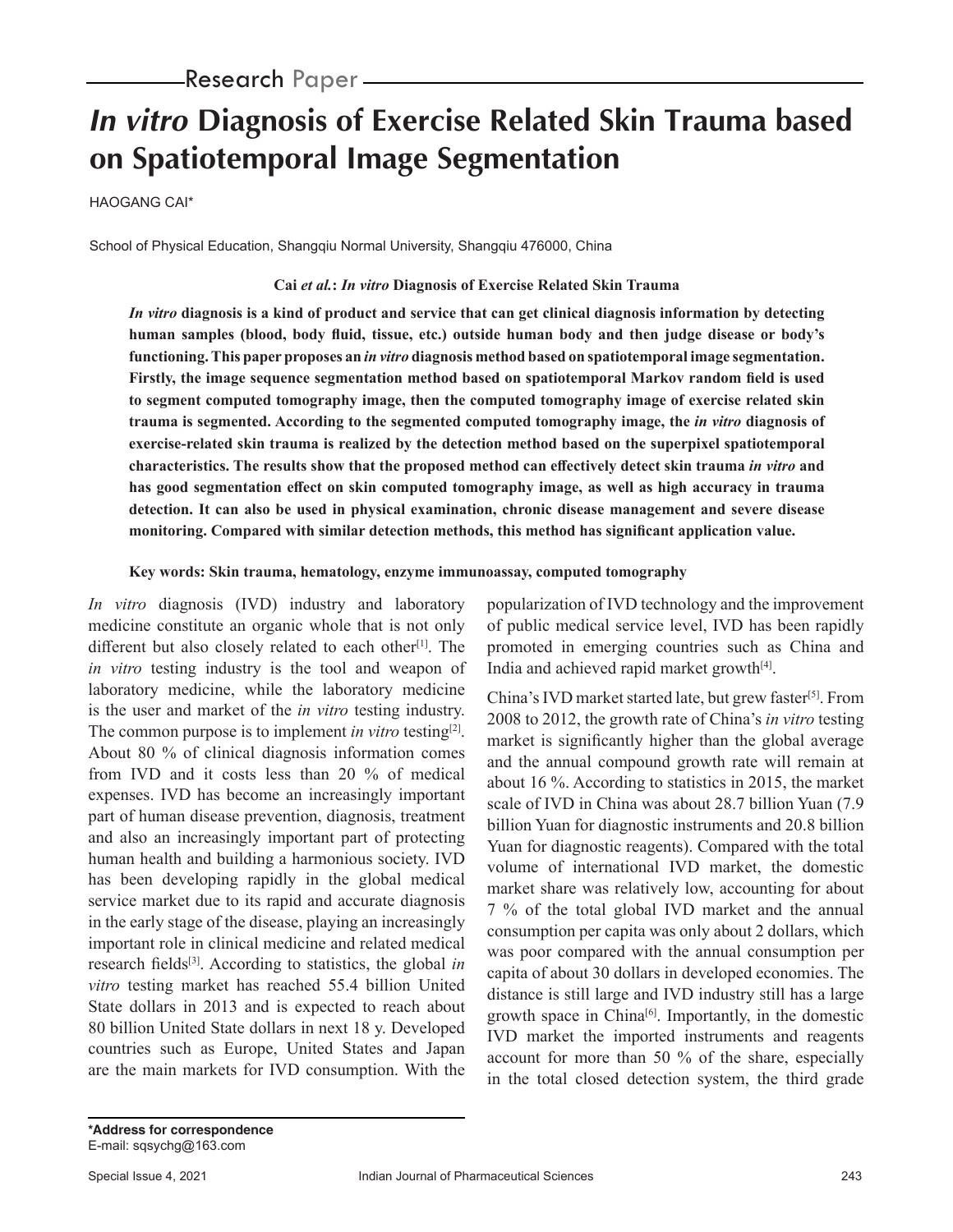medical institutions, etc., It occupies the main position and the future import substitution space is huge. We conservatively believe that in the next 5 y, IVD industry will still maintain a rapid growth rate of more than 15  $%$  in China<sup>[7]</sup>.

Objective domestic IVD is mainly concentrated in three fields: biochemical diagnostic reagent market, immunodiagnostic reagent market and hematology and flow cytometry market. Among them, biochemical diagnostic reagent market and immune diagnostic reagent market will still be the two largest markets, accounting for 60 % of the total market share. Biochemical diagnostic reagents are mature both at home and abroad and have been basically replaced by domestic ones in the domestic market. Enzyme immunoassay and colloidal gold are widely used in immunodiagnosis, while chemiluminescent diagnosis is developing rapidly, occupying more and more important proportion in immunodiagnosis market. Molecular diagnostic reagent market is a potential market segment in the future and it is also a reality. The important technical premise foundation of precision medical treatment represents the cutting-edge direction of diagnosis technology and will maintain a high growth rate for quite some time in the future<sup>[8]</sup>.

At present, most of the skin trauma diagnosis is based on hospital detection and there are few research materials related to the IVD method of sports skin trauma. Wang *et al.* have proposed a skin diagnosis method that integrates colour and texture information, making good use of other information in image space, such as texture information and the influence of light conditions on image colour. On the basis of scanning probe microscope (SPM) method, the improvement is put forward. Firstly, the gray world algorithm is introduced to correct the colour change caused by nonstandard light, which effectively improves the positive detection rate. However, this method mainly focuses on skin colour and is not suitable for skin trauma diagnosis.

Chen *et al.* put forward a comprehensive skin diagnosis method based on multi features. Firstly, the image is divided into 8×8 blocks and three texture features are extracted from each block to express the texture in three directions: horizontal, vertical and diagonal. After a texture feature model judgment based on Bayesian method, the skin block is recognized. Then, two colour features of 64 pixels in the block are extracted and the skin pixels in the block are identified by the positive and negative look-up table method;

Malwin Minsky put forward skin computed tomography (CT). At present, most of the commonly used skin trauma diagnosis in hospitals are based on naked eyes or CT images. However, with the progress of the times, skin CT also needs to cooperate with intelligent methods to achieve intelligent skin trauma IVD. According to the research content of this paper, this paper takes skin CT image as an example, proposes an IVD method based on spatiotemporal image segmentation and innovates the detection method *in vitro*.

## **MATERIALS AND METHODS**

# **Image sequence segmentation method based on spatiotemporal Markov random field:**

This paper proposes an image sequence segmentation algorithm based on spatiotemporal Markov model (MRF), which extends the two-dimensional segmentation of exercise-related skin trauma CT image to 2.5 dimensional segmentation. It uses the information continuity between slices of exercise related skin trauma CT image to segment slices one by one and finally achieves the segmentation of threedimensional sequence image of exercise-related skin trauma CT image<sup>[9]</sup>.

# **Spatiotemporal MRF model:**

According to the characteristics of spatial neighborhood group set of skin CT image, this paper defines the spatiotemporal neighborhood system of exerciserelated skin trauma CT image as shown in fig. 1. Fig. 1 shows the spatiotemporal neighborhood of slice image (layer k), slice image (layer k-1) of upper layer and slice image (layer  $k+1$ ) of lower layer of current exerciserelated skin trauma CT image.



**Fig. 1: Spatiotemporal neighborhood system**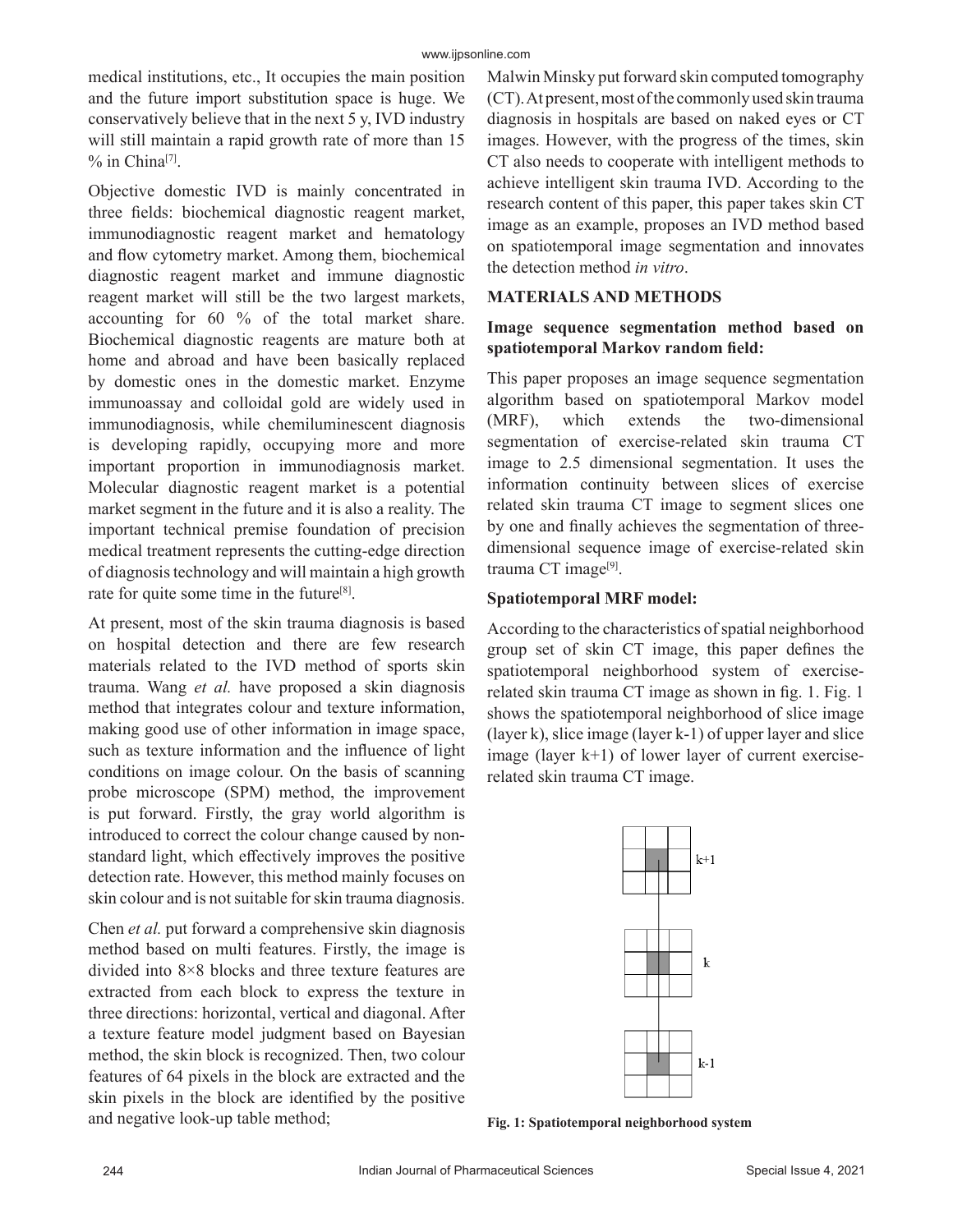$$
Uk_{2}^{*}(w) = \alpha - 1U^{k-1}_{2}(w) + \alpha_{0}U_{2}^{k}(w) + \alpha 1U^{k+1}_{2}(w) \quad (1)
$$

In order to simplify the model, only the second-order neighborhood system (8-neighborhood) is considered. Fig. 2 shows the specific spatiotemporal neighborhood groups in the CT image of exercise-related skin trauma and a set of spatiotemporal second-order 8-pixel neighborhood groups can be obtained. Fig. 2 shows a spatial second-order neighborhood group diagram. Fig. 2 (b) and fig. 2 (c) show the second-order past group and the future group neighborhood diagram respectively. These two groups have one more secondorder neighborhood point than the spatial group, i.e., the projection point of the current pixel point in the past observation field and the future observation field (black point in fig. 2). In this paper, we call these two points the past group projection point and the future group projection point of CT image of exercise -related skin trauma[10].



**Fig. 2: Second-order 8-neighborhood groups in spatiotemporal**

For point s on the current  $k<sup>th</sup>$  layer image, there are 8 spatial neighbor points and 18 temporal neighbor points (fig. 3). The spatial MRF model neighborhood system only has eight neighborhood points and affects the distribution of the marker field through the energy formula in the plane. In the spatiotemporal neighborhood system, there are time domain neighborhood points. The current pixel points of the spatiotemporal image of the exercise related skin trauma CT image are not only affected by the spatial group, but also by the time domain group, which more truly reflects the moving skin trauma. There are the characteristics of continuous and gradual information between the  $CT$  images<sup>[11]</sup>.

According to this spatiotemporal neighborhood system, the neighborhood energy function of MRF can be described by Gibbs distribution. That is, the energy function  $U_2$  (w) defined by Markov MRF in formula (1):



**Fig. 3: Algorithm flow chart**

In the formula,  $\alpha_{1}$ ,  $\alpha_{0}$  and  $\alpha_{1}$  are the influence factors of the potential energy functions of the past group, the spatial group and the future group in the spatiotemporal neighborhood system respectively;  $U^{k-1}$ <sub>2</sub> (w) and  $U^{k-1}$ <sub>2</sub> (w) are the potential energy functions of the current pixel in the past group, the spatial group and the future group respectively, which are defined below.

The past group diagram is shown in fig. 2 (b). Only the neighborhood group factor of two-point potential energy group is considered. There are nine past neighborhood groups in the current pixel, including the past group projection point and eight two-point potential energy groups in its eight neighborhoods. The potential energy function is expressed as:

$$
U^{k-1}{}_{2}(w) = \sum(s,r) \in C^{k-1}S \ V^{k-1}s, r (w^{k}s, w^{k-1}r)
$$
 (2)  

$$
V^{k-1}s, r = \{-n\beta' w^{k}s = w^{k-1}r
$$
  

$$
\{\pm n\beta' w^{k}s \neq w^{k-1}r
$$
 (3)

Where,  $w^k s$  is the mark value of the current pixel point;  $w^{k-1}$ r is the mark value of the pixel point of the twopoint potential group in the past neighborhood group. When the neighborhood group  $w^{k-1}r$  is the projection point of the past group, its practical significance is that the pixel has the state of the point at the last moment. When the slice interval is very small, the changes of these two states are very small and its influence on the current pixel is stronger than its domain point,  $n \ge \eta$ ,  $\eta$  is an integer greater than 1; when the neighborhood group is the 8 neighborhood points of the projection point of the past group, then  $n=1$ . β' is the model parameter of the past group.

The definition of potential energy function of future group is similar to that of past group.

$$
U^{k+1}2 (w)=\sum (s,r) \in C^{k+1}S V^{k+1}s, r (w^ks, w^{k+1}r) (4)
$$
  

$$
V^{k-1}s, r = \{-n\beta'' w^ks = w^{k+1}r
$$
  

$$
\{\pm n\beta'' w^ks \neq w^{k+1}r (5)
$$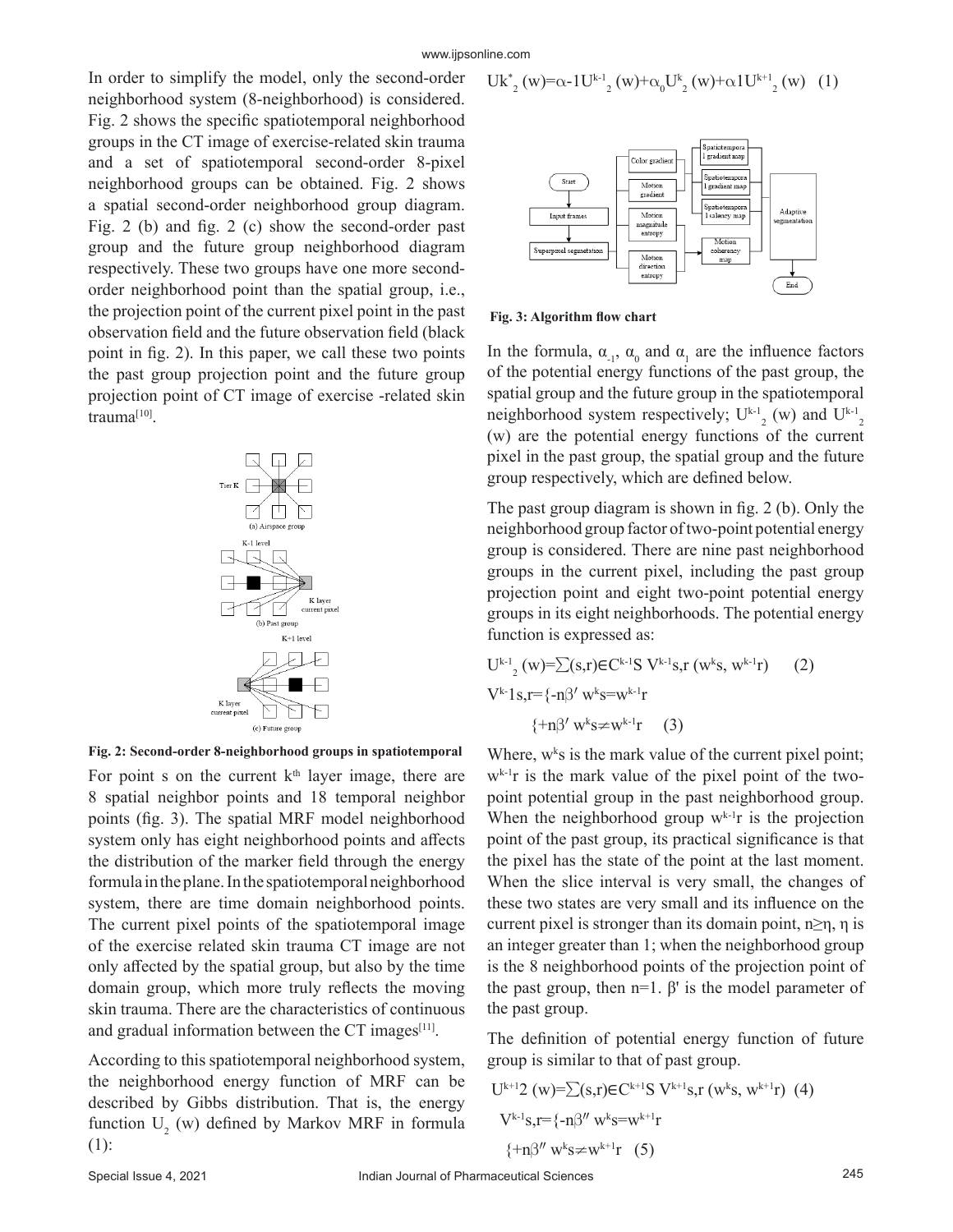Where,  $w^k s$  is the mark value of the current pixel point and  $w^{k+1}r$  is the mark value of the pixel point of twopoint potential energy group in the future neighborhood group. β'' is the model parameter of the future group. The value of parameter n also depends on whether  $w^{k+1}r$ is the projection point of future group.

Due to the isotropic characteristics of skin CT image sequence, the space between the upper and lower images of the image sequence is one pixel (generally 0.128 mm) and the in-plane imaging resolution of CT image can only reach one pixel size (0.128 mm×0.128 mm), so the influence factor between layers is the same as that within layers. In this paper, the spatiotemporal group parameter  $β = β' = β''$  is set.

Then the energy function of spatiotemporal MRF is:

 $U(w|d) = U_1(d|w) = U^*_{2}(w)$  (6)

## **Description of CT image segmentation algorithm:**

By using Bayesian decision rule and maximum posterior probability estimation (MAP), we can transform the segmentation (labeling) problem of exercise-related skin trauma CT image into the maximum posterior probability estimation problem of exercise-related skin trauma CT image<sup>[12]</sup>.

 $w^* = max_{w \in \Omega} (Q=w/D=d) = \infty$  min<sub>w∈Ω</sub> U (w/d)=min <sub>w∈Ω</sub>  $[U_1(w/d)+U^*_{2}(w)]$  (7)

Therefore, the problem of CT image sequence segmentation of exercise-related skin trauma can be simplified as the problem of obtaining the maximum posterior probability estimation of current pixel points under the definition of spatiotemporal MRF[13]. In this paper, the sequence of image processing is set from the CT image of exercise-related skin trauma with small label. The marker field of the past image affects the current marker field, while the future neighborhood group marker field has not been determined at this time. The future group influence factor  $\alpha_1 = 0$  is set.

Due to the continuity and transmission of sequence image information, the information change between adjacent two layers is very small and the difference between the projection point of the current pixel in the past group and the current pixel is very small, so  $\eta \geq 5$ is taken. By using iterated conditional mode (ICM) and information continuity between layers, the last segmented marker field information of the previous image is taken as the past group of the current image and the marker field information of the previous current image is taken as the initial segmentation of the current image, which greatly speeds up the convergence speed of CT image segmentation of exercise-related skin trauma[14].

# **Algorithm step:**

The first slice of CT image of exercise-related skin trauma is segmented with spatial mixed Gaussian model Markov random field to get the marker field<sup>[15]</sup>. The information of the last CT image of exercise-related skin trauma is regarded as the past group neighborhood of the current CT image of exercise-related skin trauma and the tagging field is regarded as the initial tagging field of the current image. The tagging field with the minimum energy function is calculated by using the energy function of spatiotemporal MRF and ICM method. The parameter is  $\alpha_{1} = \alpha_{0} = 0.5$ ,  $\eta = 0.5$ .

Repeat step until the end of CT image segmentation of exercise-related skin trauma.

# **Significance detection method of trauma based on Superpixel spatiotemporal characteristics:**

The significance detection method of trauma based on the spatiotemporal characteristics of the superpixel firstly uses the linear iterative clustering method to generate the superpixel image and reduces the feature dimension of the segmented skin CT image on the basis of preserving the integrity of the target<sup>[16]</sup>. The specific process is shown in fig. 3.

## **Generation of spatiotemporal gradient map:**

Considering that the edge is the most basic and effective feature to describe the spatial distribution of image, at the same time, the pixels with large optical flow changes in the time neighborhood will carry more trauma information. Therefore, on the basis of superpixel segmentation, the colour gradient feature and moving light flow feature (amplitude and direction) of single frame image are fused to represent the spatiotemporal gradient of trauma target $[17]$ .

Let the skin CT image sequence after input segmentation be  $I = \{I^1, I^2, \ldots \}$ , in the Lab colour space, the colour gradient at the pixel  $x_{i}^{k}$  of the I\*-th frame is:

$$
G^k_{\ \, c}(x^k_{\ \, i})\!\!=\!\!\|(L_{_i}\!,\!a_{_i}\!,\!b_{_i})\!,\!(L_{_j}\!,\!a_{_j}\!,\!b_{_j})\! \|_{\,\,2} \quad (8)
$$

Where  $||(L_i, a_i, b_i), (L_j, a_j, b_j)||$  is  $L_2$  norm. According to formula (9), the amplitude of optical flow at pixel  $x^{k}$ i in the  $I^k$ -th frame of the segmented skin CT image is calculated as follows:

$$
G_{\rm om}^k(x_{i}^k) = \sqrt{M_{x}^2 + M_{y}^2 / max M}
$$
 (9)

In the formula,  $M_x^2$  and  $M_y^2$  respectively represent the optical flow gradient in x and y direction of the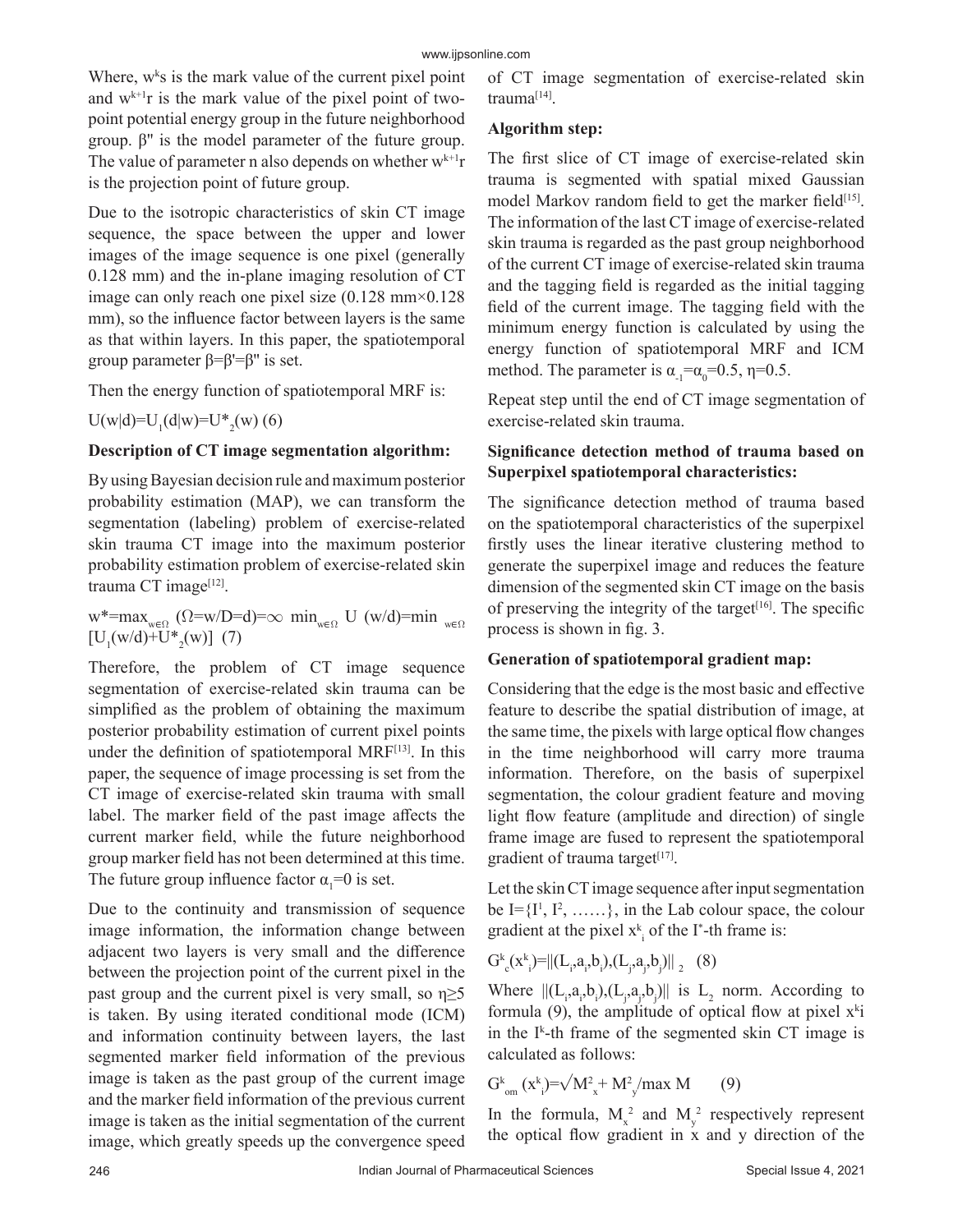segmented skin CT image;  $M=M_x^2M_y^21$ ; max (M) is the maximum amplitude, which is treated by normalization.

The optical flow direction gradient  $G_{\text{om}}^k$  ( $x_i^k$ ) is defined as the average value of the difference between a certain pixel and all the pixel values in its neighborhood  $N_s$ (value 8). The calculation formula is as follows:

$$
G_{\text{od}}^{k}(x_{i}^{k}) = 1/N \sum_{j=1}^{Nj} ||\theta_{i}^{k} - \theta_{j}^{k}||, \theta = \arctan(M_{y}||M_{x}) \tag{10}
$$

 $||\theta^k - \theta^k||$  represents pixels. Let the superpixel image obtained by image Ik through segmentation process be  $Y^k = \{Y_i^k, Y_i^k, \dots\}$ . For the colour gradient graph  $G^k_{c}(x_i^k)$ , the boundary value of each superpixel Ykn is represented by the average value of the first 10 maximum pixel values in the superpixel and the superpixel boundary graph  $G^k$ <sub>c</sub> ( $Y^k$ <sub>i</sub>) is generated. The optical flow field Vk of the segmented skin CT image Ik is calculated and the optical flow amplitude and the optical flow direction gradient of each pixel in Vk are  $\hat{G}^k_{\text{om}}(x_i^k)$  and  $\hat{G}^k_{\text{old}}$  $(x_i^k)$  respectively. The amplitude graph  $G_{\text{om}}^k$   $(Y_i^i)$  and the direction graph  $\hat{G}_{\text{od}}^{k}(Y_{k}^{i})$  of superpixel optical flow can be obtained. Because the characteristics of optical flow are sensitive to the interference of environment noise and camera irregular motion, under the condition of complex background texture and small difference of foreground and background colour, the superpixel boundary graph  $G^k$ <sub>c</sub> (Y<sub>i</sub><sup>k</sup>), optical flow amplitude graph  $\widehat{G}^k_{\text{om}}(Y_i^k)$  and optical flow direction graph  $G^k_{\text{od}}(Y_i^k)$  are fused and a superpixel based boundary graph  $G_{ST}^k$  with spatiotemporal information is obtained as follows:

 $\mathrm{G^{k}}_{\mathrm{ST}}$ = $\mathrm{\tilde{G}^{k}}_{\mathrm{c}}$  (y<sup>k</sup><sub>i</sub>)<sub>⊗</sub>  $\mathrm{\tilde{G}^{k}}_{\mathrm{om}}$  (y<sup>k</sup><sub>i</sub>)<sub>⊗</sub>  $\mathrm{\tilde{G}^{k}}_{\mathrm{od}}$ (y<sup>k</sup><sub>i</sub>) (11)

Where  $\oplus$  represents the multiplication of corresponding elements in two vectors (matrices). By calculating  $G_{ST}^k$ , we can detect the moving skin trauma area with large light flow change and colour gradient from the background.

#### **Calculation of spatiotemporal significance:**

To calculate the spatiotemporal significance, the spatiotemporal significance graph  $=\{V^k,E^k\}$ corresponding to  $Y^k$  of the super pixel image should be established firstly, and its topological structure is undirected weighted graph, where  $V^k$  represents the set of all nodes in the segmented skin trauma CT image,  $E^k$ represents the connecting line between the two nodes; the gradient weight of the connecting line  $E^k$  between  $Y_{m}^{k}$  and  $Y_{n}^{k}$  is expressed by  $W_{m}^{k}$  and its value depends on the difference between  $G_{ST}^k(Y_m^k)$  and  $G_{ST}^k(Y_m^k)$  of the spatiotemporal gradient values corresponding to two adjacent superpixel s of  $Y^k_{m}$  and  $Y^k_{n}$ , which can be expressed as:

$$
W^k_{\phantom{k}mm} {=} \lVert G^k_{\phantom{k}ST} (Y^k_{\phantom{k}m}) {\textbf{--}}\, G^k_{\phantom{k}ST} \, (Y^k_{\phantom{k}n}) \rVert \ \ \, (12)
$$

In this paper, by calculating the shortest weighted geodesic distance between each superpixel and the superpixel located at the edge of the segmented CT image, the significance  $S_{intra,n}^k$  of the superpixel is measured, i.e, the probability of belonging to the foreground<sup>[18,19]</sup>. Heterogeneous SPCNN and its application in image segmentation. The calculation formula of  $S_{intra,n}^{\qquad k}$  is:

$$
S_{\text{intra},n}^{k} = \text{min}_{v_{\text{meYk},v_{\text{n}} \in \text{skp}}} d_{\text{geo}}(v_{\text{m}},v_{\text{n}} G^k) (13)
$$

Where,  $v_m$  and  $v_n$  are the two nodes representing the superpixel s in the spatiotemporal saliency graph  $G<sup>k</sup>$ ,  $S_{\text{p}}^k$  is the set of all superpixel s along the four edges in frame  $F_{n}^{k}$ ;  $d_{geo}(.)$  is the geodesic distance between nodes  $v_m$  and  $v_n$  in the spatiotemporal saliency graph  $G<sup>k</sup>$ , which represents the cumulative value of the shortest weighted path along the superpixel boundary. The weight of the weighted path consists of two parts, namely, the gradient weight between superpixels  $W_{mn}^{\ \ k}$ and the distance weight between superpixels  $w_{mn}$  (19)

 $W_{mn}$  can be obtained by calculating the Euclidean distance between two super pixels:

$$
w_{mn} = ||P_m, P_n||_2 \qquad (14)
$$

Where  $p_m$  and  $p_n$  represent the centres of the m and n-th super pixels respectively. After the normalization of  $W_{mn}$ , we can get the following results:

$$
w'_{mn} = 1 - \exp(-w_{mn}) \qquad (15)
$$

Then the average weighted geodesic distance  $d_{geo}(v_m, v_n, G^k)$  can be expressed as:

$$
d_{\text{geo}}(v_{\text{m}},v_{\text{n}}G^k)\min_{I,\text{vm},\text{vn}}1/z\sum[w'_{\text{mn}}.W^k_{\text{mn}}]\ (16)
$$

Where z represents the sum of all super pixels passed by the shortest path from node vm to vn in pixel Gk.

To sum up, the spatiotemporal significance  $S_{intra,n}^{\mu}$  of CT image  $I^k$  of skin trauma after one frame segmentation can be calculated by formula (13) to formula (16) and the spatiotemporal significance map  $P^{k[20]}$  can be obtained by normalizing the results. The spatiotemporal significant map  $P^k$  is the IVD result that can judge the skin trauma caused by exercise.

#### **RESULTS AND DISCUSSION**

Fig. 4 shows the skin trauma of an athlete after falling down. Fig. 5 shows the skin CT scan results. The method in this paper is used for trauma diagnosis, and the diagnosis results are shown in fig. 6. It can be seen from fig. 6 that after the detection of this method, the cell condition of skin tissue can be observed significantly,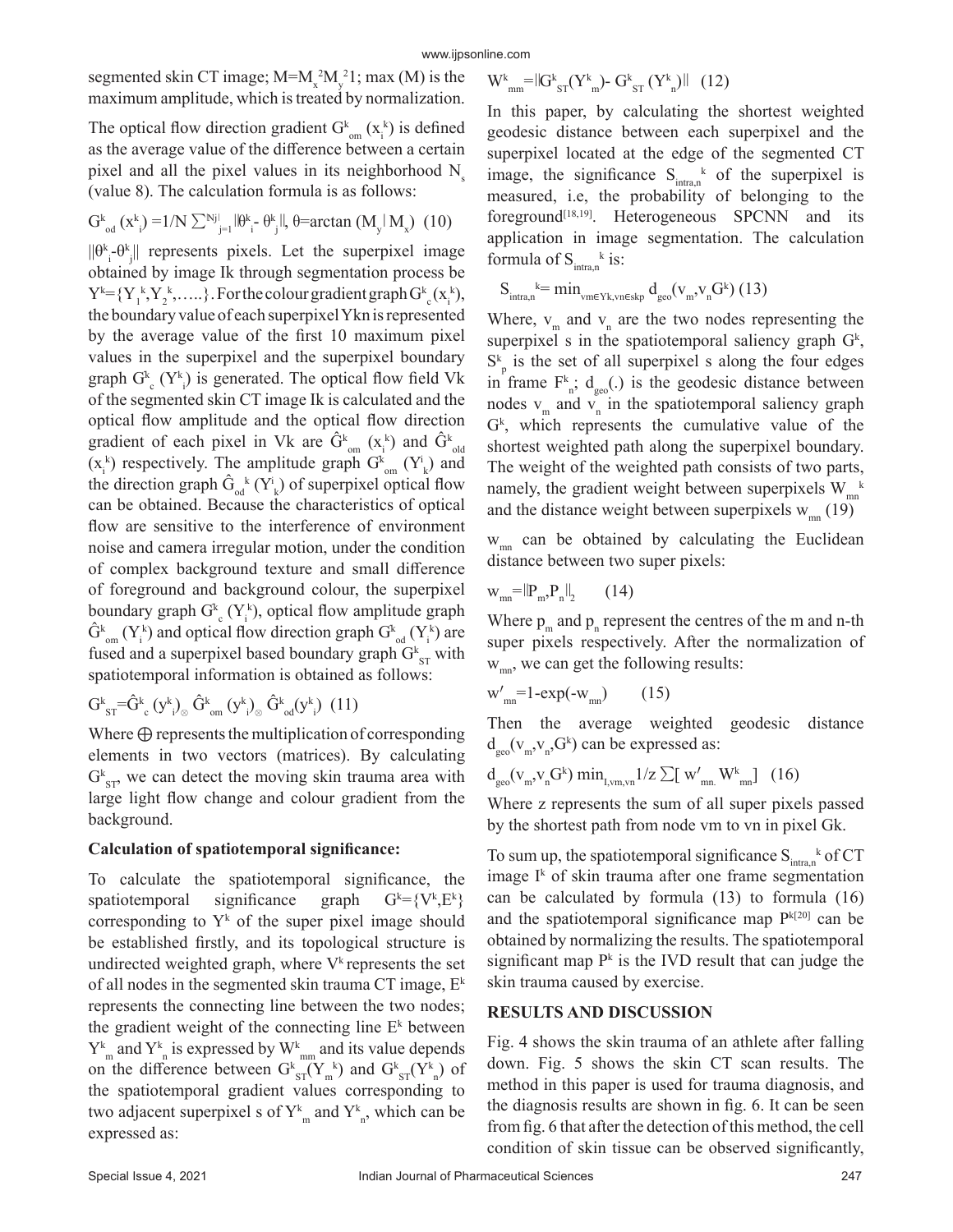the skin trauma can be judged in turn and the IVD of sports skin trauma can be realized, which verifies the effectiveness of this method. Regional comparison, the significance detection method combining background perception and colour comparison and the method in this paper. The P-R curve involves two parameters of accuracy P and recall R.

As shown in fig. 7, when P of all methods is the minimum, the minimum R of this method is still higher than other algorithms. This is because the method in this paper can effectively detect the strong response area through the fusion of spatiotemporal information. It can be seen from the curve trend that the P-R curve of this method almost completely covers the curve of other methods and the optimal P is greater than 0.95. And the detection efficiency also has advantages, which fully proves the effectiveness of the proposed method.

Table 1 is the comparison results of 10 CT images diagnosed *in vitro* by the image segmentation method integrating region growth and graph theory, the image segmentation method based on cloud model and data field and the method in this paper. In this comparison, the segmentation accuracy of the three methods is analysed with CT image background and trauma entity image as segmentation objects. It can be seen from the data in the table that the segmentation accuracy of the proposed method is always greater than that of an image segmentation method based on region growth and graph theory and image segmentation method based on cloud model and data field. The maximum segmentation accuracy of background and entity in the skin trauma's CT image of IVD by the proposed method is 0.97 and 0.98 respectively. Then this method has the highest segmentation accuracy and the best segmentation effect.



**Fig. 4: Skin trauma of an athlete after falling down**



**Fig. 5: CT scan results of skin**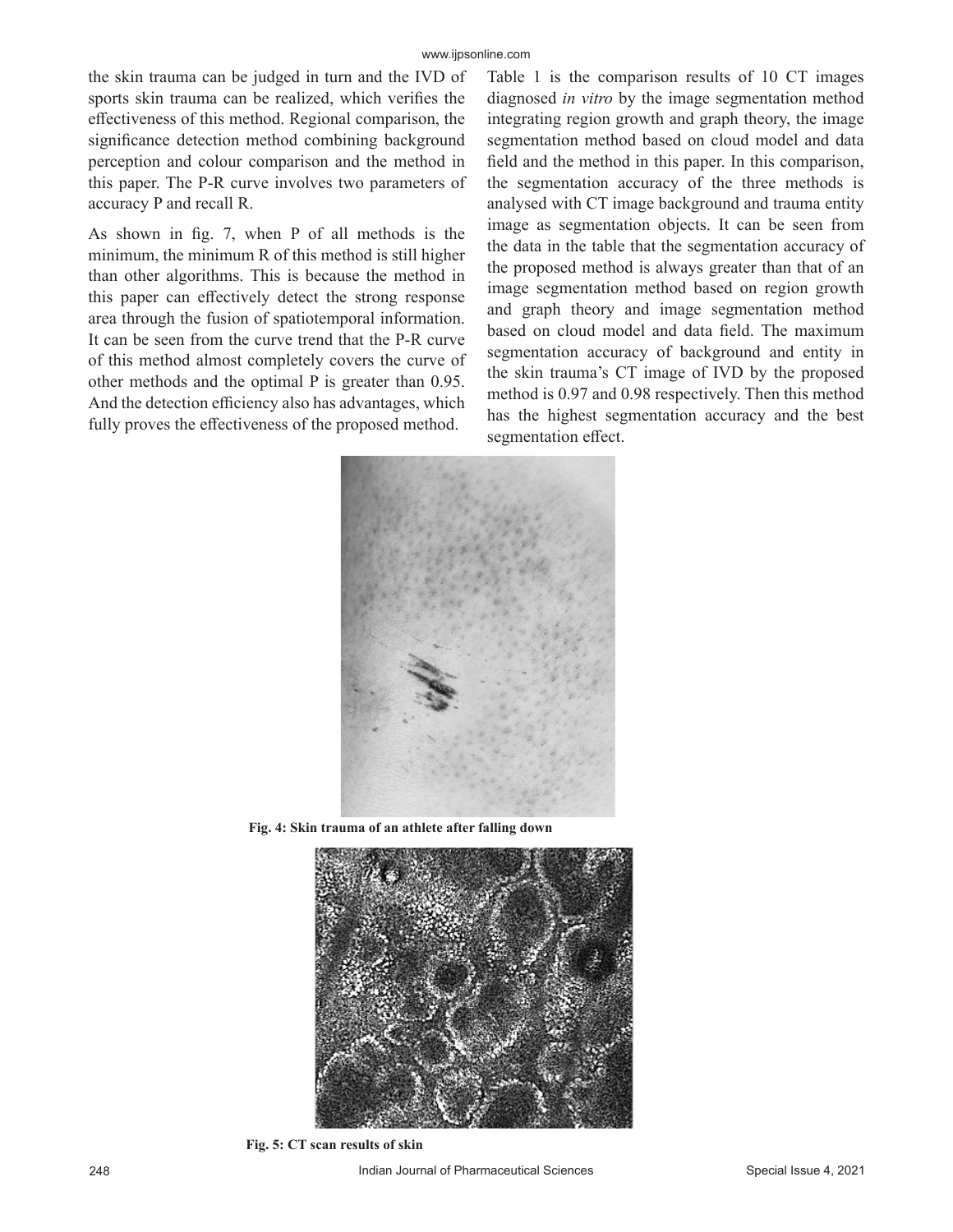www.ijpsonline.com



**Fig. 6: Test results of this method**



#### Article method

Image significance detection method based on region comparison

**Fig. 7: P-R curve of different significance detection methods**

| <b>TABLE 1: SEGMENTATION ACCURACY OF THREE METHODS</b> |  |
|--------------------------------------------------------|--|
|--------------------------------------------------------|--|

| Image encoding | Article method    |        | An image segmentation method<br>based on region growth and<br>graph theory |        | Image segmentation method<br>based on cloud model and data<br>field |        |
|----------------|-------------------|--------|----------------------------------------------------------------------------|--------|---------------------------------------------------------------------|--------|
|                | <b>Background</b> | Entity | <b>Background</b>                                                          | Entity | <b>Background</b>                                                   | Entity |
| 1              | 0.96              | 0.97   | 0.91                                                                       | 0.89   | 0.82                                                                | 0.82   |
| $\overline{2}$ | 0.97              | 0.98   | 0.91                                                                       | 0.89   | 0.82                                                                | 0.82   |
| 3              | 0.97              | 0.97   | 0.89                                                                       | 0.88   | 0.83                                                                | 0.81   |
| 4              | 0.97              | 0.98   | 0.89                                                                       | 0.89   | 0.83                                                                | 0.81   |
| 5              | 0.97              | 0.98   | 0.89                                                                       | 0.88   | 0.82                                                                | 0.82   |
| 6              | 0.97              | 0.97   | 0.89                                                                       | 0.89   | 0.83                                                                | 0.82   |
| 7              | 0.97              | 0.98   | 0.89                                                                       | 0.88   | 0.83                                                                | 0.81   |
| 8              | 0.97              | 0.98   | 0.89                                                                       | 0.89   | 0.82                                                                | 0.81   |
| 9              | 0.97              | 0.97   | 0.89                                                                       | 0.88   | 0.83                                                                | 0.81   |
| 10             | 0.97              | 0.98   | 0.89                                                                       | 0.89   | 0.83                                                                | 0.81   |

In order to test the application scope of this method in depth, the proposed method, the image significance detection method based on regional comparison and the image significance detection method combining background perception and colour comparison are successively used in physical examination, chronic disease management and severe disease monitoring to describe the application limitations of the three methods with diagnosis error. The test results are shown in fig. 8, fig. 9 and fig. 10.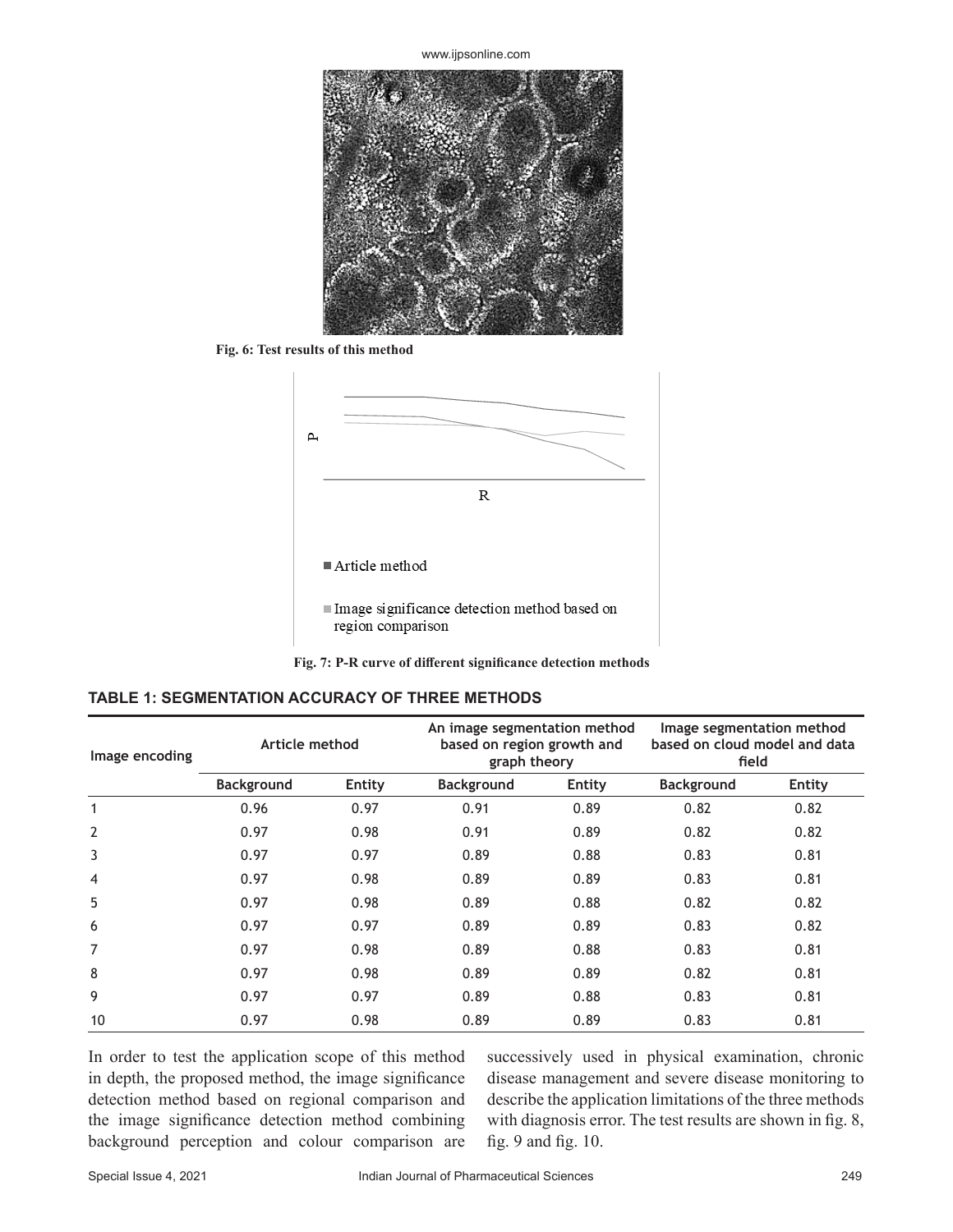



**Fig. 8: Examination error in physical examination**



**Fig. 9: Detection error in chronic disease management**



**Fig. 10: Detection error in severe disease monitoring**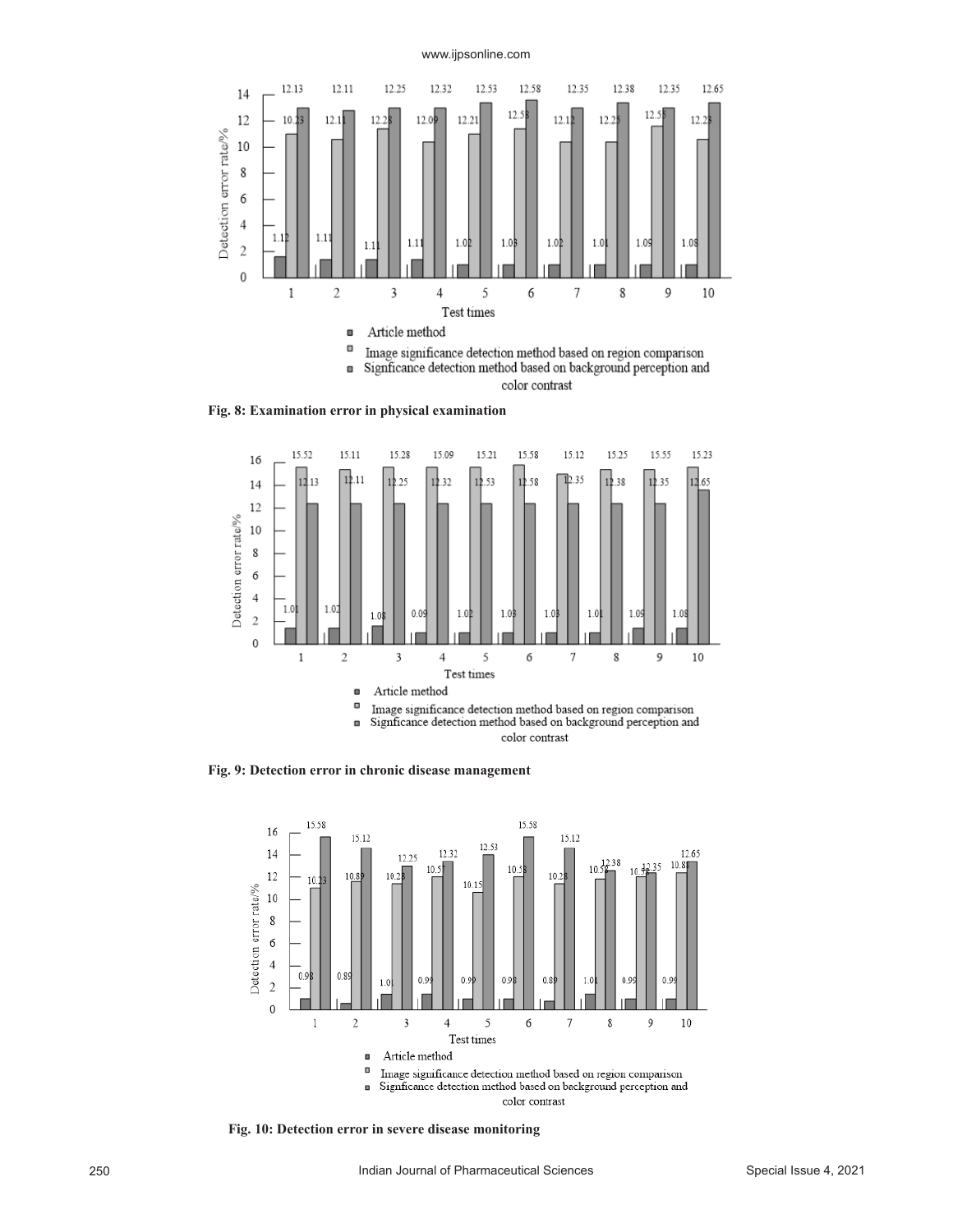According to fig. 8, fig. 9 and fig. 10, the diagnosis error of the proposed method in physical examination, chronic disease management and severe disease monitoring is always the smallest and the maximum detection error of trauma *in vitro* in three different detection environments is 1.12 %, 1.08 % and 01.01 % respectively. The error is small, so the application limitation of the proposed method is small.

With the rapid development of IVD technology, from gene sequencing at the gene level, SNP screening, point mutation gene diagnosis, to the detection of various biomarkers at the protein level and the detection of circulating tumor cells at the cell level (CTC), thinlayer liquid-based cytology (TCT), as well as Positron Emission Tomography PET/CT at the tissue level, in general, IVD is developing in the direction of more convenient, faster, non-invasive and multi-information. The application prospects are as follows:

Modern people pay more and more attention to their health. Many people have become a habit of physical examination every year. IVD through the analysis and detection of blood, urine, feces, secretions, etc., can achieve the prevention and early detection of the disease. Worldwide, the incidence of diabetes, hypertension and chronic gastropathy is increasing year by year. There are also high incidence of hyperlipidemia, osteoporosis and other diseases. These chronic diseases need regular monitoring of blood glucose, blood pressure, blood lipid, *Helicobacter pylori* and bone calcium changes. Using IVD equipment, especially all kinds of wearable equipment, can monitor blood glucose, blood pressure, heart rate, etc. anytime and anywhere.

After many cancer patients receive surgery and chemotherapy, doctors can use IVD technology to regularly monitor tumor markers, predict cancer metastasis and guide medication. For example, breast cancer patients need regular chest radiographs, bone scans, liver B-ultrasound, blood routine tests and tumor related antigen tests. Researchers from British Columbia Cancer Research Center found that breast cancer patients with high expression (positive) of alphaB-crystallin gene in the brain face three times or higher risk of brain metastasis than those with low expression (negative). This allows doctors to target treatment for high-risk patients and prevent cancer metastasis.

IVD can detect human related diseases with high accuracy without harming human body. In this paper, the advantages of spatiotemporal image segmentation and IVD are combined and a method of IVD of skin trauma based on spatiotemporal image segmentation is proposed. The validity of the method is verified in the experiment and the method of IVD of skin trauma is innovated.

In this paper, an IVD method of exercise-related skin trauma based on spatiotemporal image segmentation is proposed. This method mainly uses image sequence segmentation method based on spatiotemporal MRF and trauma saliency diagnosis method based on superpixel spatiotemporal features to realize the segmentation and spatiotemporal saliency detection of skin trauma CT image. Spatiotemporal saliency detection can be understood as trauma feature extraction. It has been proved that this method can effectively integrate spatiotemporal information to detect the trauma area with strong response in CT image of exercise-related skin trauma and the maximum segmentation accuracy of background and entity of exercise-related skin trauma CT image IVD is 0.97 and 0.98 respectively; the P-R curve of the proposed method almost completely covers the curve of other methods, and the optimal P is greater than 0.95; the diagnosis error in physical examination, chronic disease management and severe disease monitoring is always the minimum, the maximum diagnosis error of trauma *in vitro* in three different detection environments is 1.12 %, 1.08 % and 01.01 % respectively. Therefore, it can be seen that the application scope of proposed method is wide and compared with the comparison method in this paper, the application limitation of the proposed method is the smallest.

## **Conflict of interests:**

The authors declared no conflicts of interest.

## **REFERENCES**

- 1. Ali H, Rada L, Badshah N. Image segmentation for intensity inhomogeneity in presence of high noise. IEEE Trans Image Process 2018;27(8):3729-38.
- 2. Maninis KK, Pont-Tuset J, Arbeláez P, Van Gool L. Convolutional oriented boundaries: From image segmentation to high-level tasks. IEEE Trans Pattern Anal Mach Intell 2017;40(4):819-33.
- 3. Fan J, Wang J. A two-phase fuzzy clustering algorithm based on neurodynamic optimization with its application for PolSAR image segmentation. IEEE Trans Fuzzy Syst 2016;26(1):72- 83.
- 4. Anupama N, Kumar SS, Reddy SE. Generalized rough intuitionistic fuzzy c-means for MR brain image segmentation. Iet Image Process 2017;11(9):777-85.
- 5. Dehshibi MM, Sourizaei M, Fazlali M, Talaee O, Samadyar H, Shanbehzadeh J. A hybrid bio-inspired learning algorithm for image segmentation using multilevel thresholding. Multimed Tools Appl 2017;76(14):15951-86.